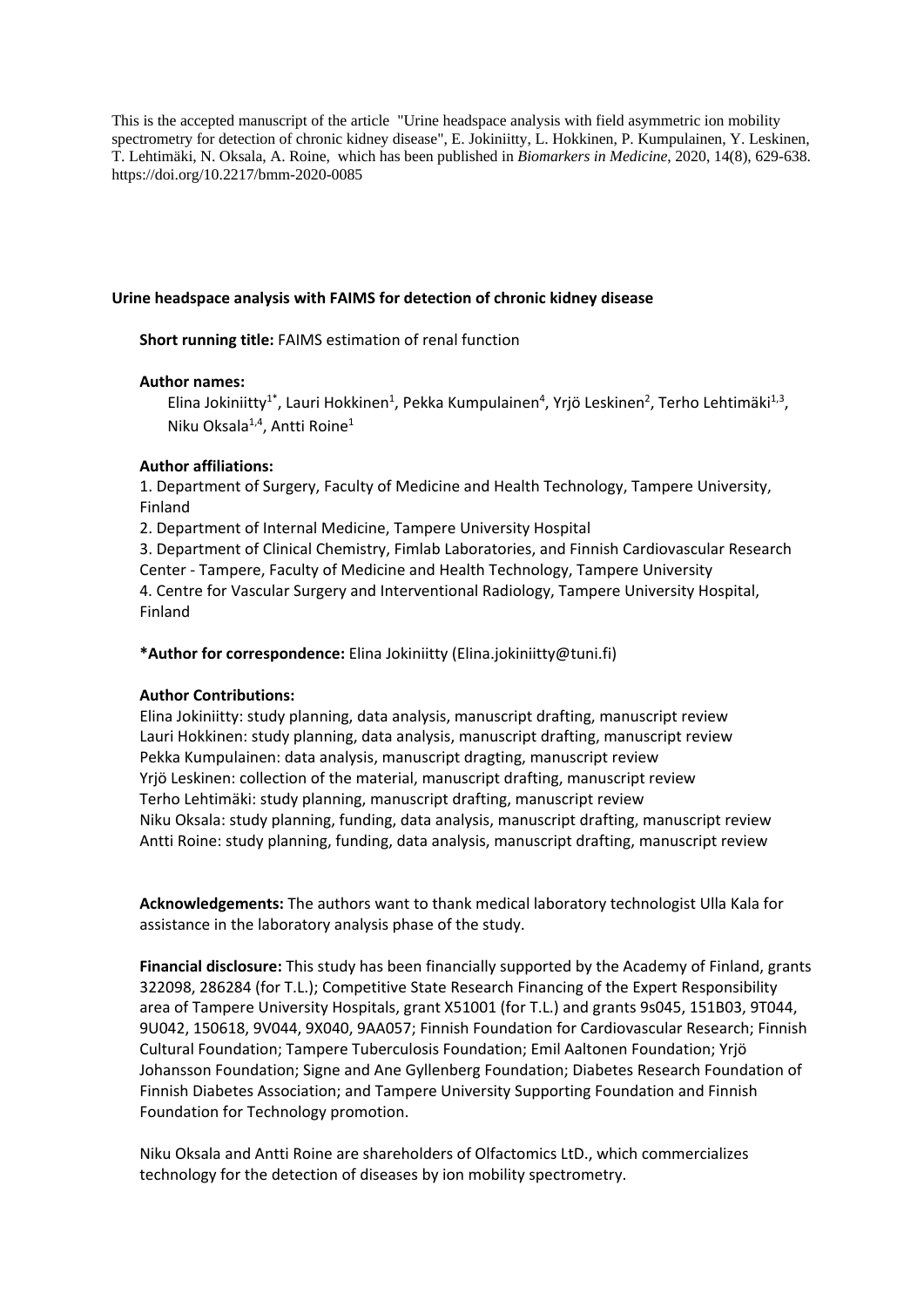# **Information pertaining to writing assistance:** N/A

**Ethical disclosure:** The study was approved by the Tampere University Hospital Ethical Committee (code 97081) and Tampere City Ethical Committee for the control subjects. All the study subjects gave an informed consent before their examination and biological sample collection.

## **Data sharing statement:** N/A

### Introduction:

Electronic noses (eNoses) are an emerging class of experimental diagnostic tools. They are based on the detection of volatile organic compounds (VOCs). Urine is used as sample medium in several publications but neither the effect of CKD on the analysis nor the potential to detect chronic kidney disease (CKD) has been explored.

# Methods:

We utilized an eNose based on field asymmetric ion mobility spectrometry (FAIMS) technology to classify urine samples from CKD patients and controls.

#### Results:

We were able to differentiate extremes of kidney function with an accuracy of 81.4 %.

#### Conclusion:

In this preliminary study, applying eNose technology we were able to distinguish the patients with impaired kidney function from those with normal kidney function.

Chronic kidney disease is a growing global problem. An interesting novelty in the disease diagnostics are devices called electronic noses, which detect chemical compounds produced by the body metabolism and thus form a specific smell print of which diseases or other processes of the body can be detected. We analyzed urine of kidney patients with an electronic nose to discriminate those with a poor kidney function from the ones with a relatively normal kidney function. This study indicates that chronic kidney disease can in fact be smelled from urine samples.

**Keywords:** VOCs, chronic kidney disease, electronic nose, FAIMS, urine, diagnostics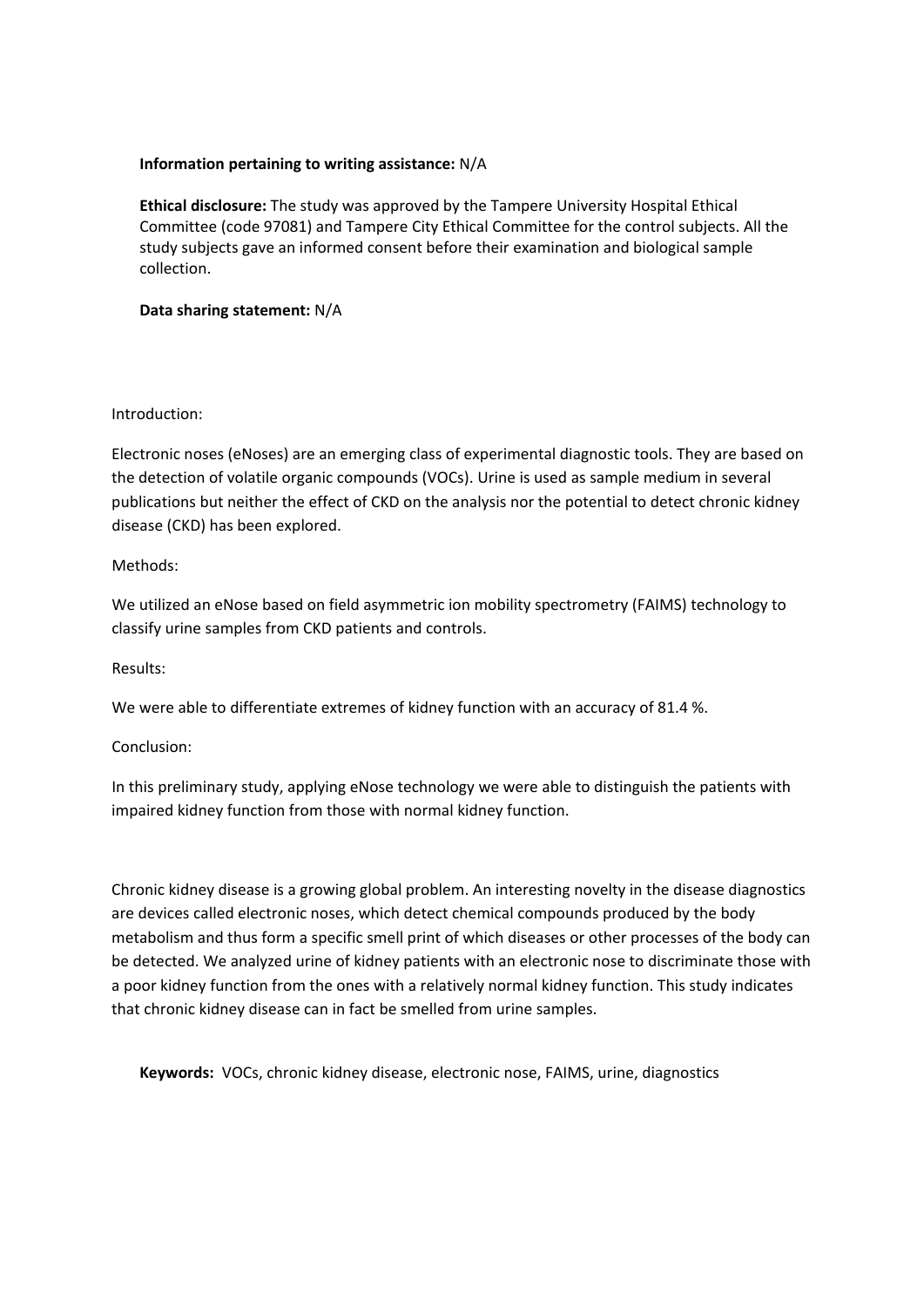#### **Introduction**

Chronic kidney disease (CKD) is a global health problem  $<sup>1</sup>$  and a significant risk factor for</sup> cardiovascular diseases, the leading cause of death in developed countries<sup>2</sup>. CKD has effects on all the other organs of the body and affects the treatment of comorbid diseases <sup>2-4</sup>. Early recognition of CKD allows more inexpensive and effective treatment, therefore the detection in primary health care should be made easy and inexpensive, possibly with non-invasive methods <sup>5,6</sup>. Estimation of glomelural giltration (GFR) is routinely used in the initial assessment of CKD  $^8$ .

While measuring GFR with inulin clearance is the gold standard, the complexity of the method makes it unfeasible in clinical practice. Therefore, GFR is nowadays estimated using serum creatinine -based formulas, commonly CKD-EPI equation with serum creatinine <sup>4</sup>. The equation is more accurate and less biased compared to the formerly used MDRD equation, especially at higher GFR levels and at the time being, also closest to the inulin measured GFR<sup>7</sup>. However, creatinine-based estimations can be confounded by muscle mass, diet and medication such as trimethoprim. In certain situations, the use of another biomarker, cystatin C can be utilized <sup>8</sup>. Other substances, such as beta2-microglobulin have also been under research for substitution for creatinine <sup>9</sup>. All current methods require an invasive blood sample.

The concept of olfactory detection of diseases has been demonstrated by a multitude of dog studies  $10$ . Olfactory sensation is caused by the adhesion of volatile organic compounds (VOC) to the olfactory epithelium. VOCs are a large group of compounds defined by their volatility at room pressure. In human body they are metabolites that are emitted through sweat, saliva, breath, milk, feces and urine. In addition to the physiological changes in metabolism, age, gender and diet, the human composition of VOCs is affected by diseases. <sup>11</sup>. An infection, cancer or a metabolic disease such as diabetes changes the smell of the body or the composition of VOCs emitted  $^{12}$ , as can be seen in patients with advanced renal failure having a urine-like smell in their breath, caused by organic amines <sup>13</sup>. Certain VOCs are typical for renal disease and uremia <sup>14</sup>. Pagonas et al. <sup>15</sup> were able to detect substances appearance of which correlated with deteriorating renal function in the exhaled breath of patients with a chronic renal dysfunction or end-stage renal disease (ERSD). These VOCs form the "uremic fingerprint". Mochalski et al. identified a total of 60 VOCs in blood and breath of uremic dialysis patients, six of which were changed during dialysis.

VOCs related to uremia or CKD have not been analyzed from urine. The traditional method for identifying VOCs (in exhaled breath) has been gas chromatography – mass spectrometry (GC-MS). It has been used in several studies concerning VOCs in disease diagnostics, but the problem with this technique lies in the fact that the pathological metabolic pathways of the disease are often unknown. Therefore, the marker compounds are not always easily connected to a specific disease 16. Furthermore, GC-MS procedure is relatively expensive requiring a vacuum and trained personnel to use it.

In attempt to mimic biological olfaction, devices called electronic noses (eNose) have been developed. Although the performance of dogs appears superior to the artificial devices  $^{17}$ , their performance depends on time-consuming training. In addition, dogs get tired, hungry, lose interest and can be distracted by external factors<sup>18</sup>. Machines perform concordantly and predictably, and their maintenance usually requires less resources than living creatures.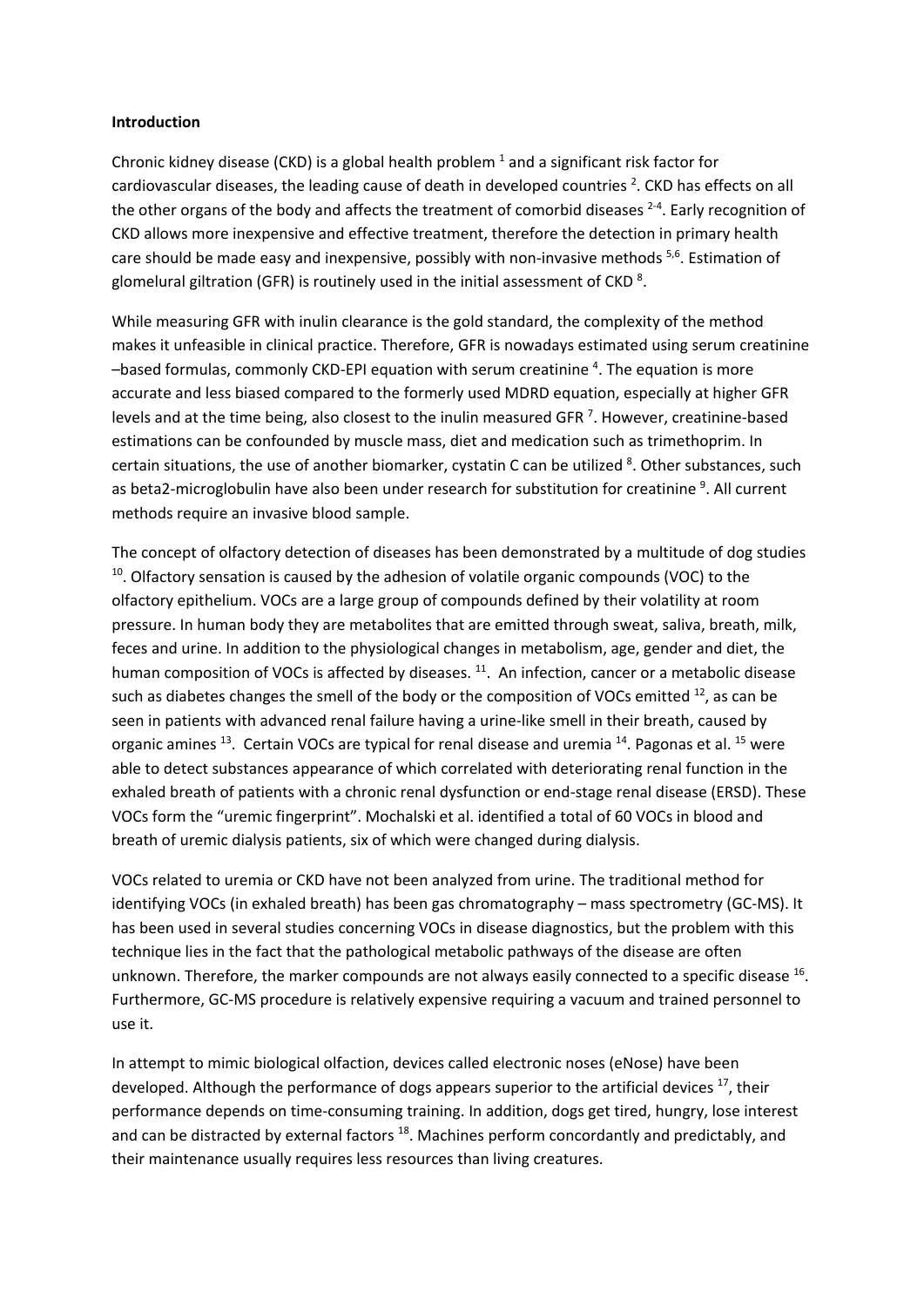A typical eNose consists of a sampling system, an array of chemical gas sensors, an analog-digital convertor and a computer, which has an algorithm for classification of the samples 19. The function of eNoses is not based on recognition of certain compounds or measuring their concentrations. They rely on the chemical fingerprint of the smell of the sample, which is constructed of the varying concentrations and composition of the VOCs in a sample. They recognize patterns and compare them to an algorithm in the previously constructed database.  $16,20-22$ .

Several studies applying eNoses in disease diagnostics have been published with promising results  $^{17}$ . The use of urine as a biological source of VOCs has been under research  $^{23}$ , yet to our knowledge, the only attempt to detect CKD from urine is the study of Di Natale et al <sup>24</sup>. They used an eNose based on quartz microbalance sensors to analyze urine samples from children with kidney disease and hematuria matched with healthy controls same age. Recently, in a proof-of-concept study  $^{25}$ , we applied an eNose with field asymmetric ion mobility spectrometry (FAIMS) technology to diagnose ovarian cancer from urine samples. Kidney function has not been taken into consideration in most eNose studies, yet we hypothesize that it is a considerable confounding factor.

In the current study we used an electronic nose with FAIMS -technology to analyze urine samples and stratify them according to the CKD-EPI classification (GFR class). The aim of the study was to find out if impaired kidney function can be detected from a urine sample based on detection of VOCs.

### **Materials and methods**

## Patient population and samples

In this study we used urine samples provided by patients participating in studies of CKD in relation to atherosclerosis and its complications in 1997 – 2000 in Tampere University Hospital and Tampere Municipal Hospital <sup>26,27</sup>. The cohort of the current study consisted of pre-dialysis patients with chronic renal failure aged under 70 years, and a matching (age, sex and BMI) control group from orthopedic outpatient clinic patients with no previously known chronic illnesses, representing normal creatinine levels and no albuminuria. Both groups were highly representative of their patient population in the area. All the participants had given a previous informed written consent for the use of their urine samples for biochemical research. The study was approved by the ethical committee of the University of Tampere.

At the time of the original study, the patients provided a 24-hour urine collection sample, and a 12 hour over-night fasting venous blood sample was also taken the same morning the urine collection was delivered, from which the serum creatinine levels were measured in a laboratory setting. Urine protein was measured from the 24-hour sample, and albuminuria was tested with a dipstick using the standard method of Tampere University Hospital laboratory testing. An amount of 20 ml of the urine was then stored in -70 °C in plastic test tubes without preservatives for future use. These samples were not thawed before the current study, which took place in 2017.

In the current study, we focused on the pre-dialysis patients and controls of the original study cohort. The patient population consisted of 108 patients, 13 of which were excluded from the study due to missing data, leaving a study population of 95 patients. The study population was stratified into five classes according to GFR (later: GFR classes 1-5). Patient demographics, including the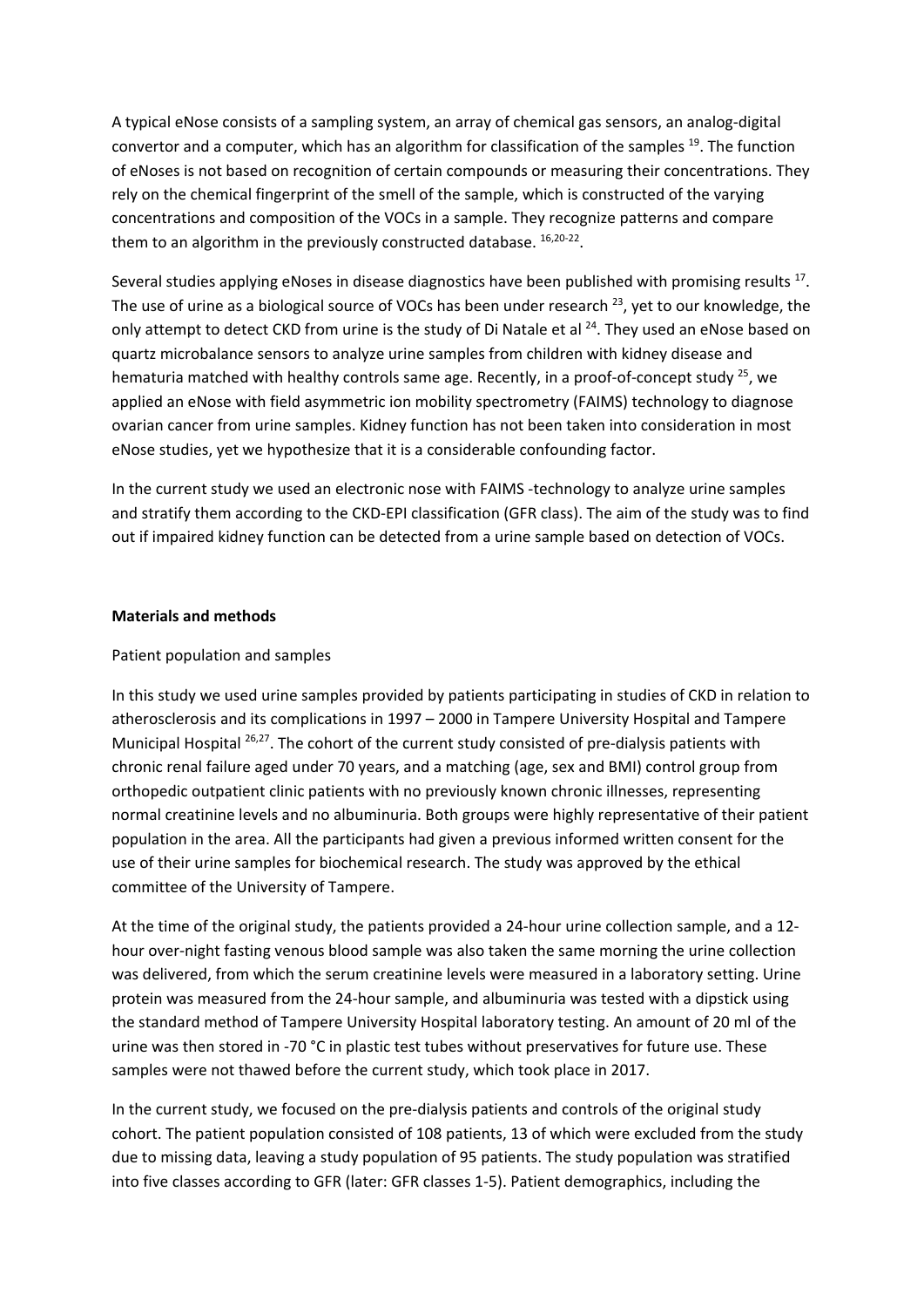etiology of kidney disease, are shown in table 1. Due to the pilot nature of the study, the sample size was maximized based on feasibility, not statistical power based on pre-specified differences.

The stored urine samples were defrosted overnight, prior to the FAIMS analysis, in +4 °C and then mixed using vortex. An amount of 5 ml of each liquid urine sample was pipetted into a glass vial (Fisherbrand, Fisher Scientific, Finland) sized 24 or 28 ml for analysis. All glass vials were handled with clean nitrile gloves to prevent volatile contamination from skin. The samples were kept in room temperature for an average of 169 minutes (variation 104 – 219 minutes) before analysis.

## GFR classes

A corresponding GFR-value for each patient was calculated using the CKD-EPI-formula<sup>28</sup> with the provided information of serum creatinine value, age and sex. After this the patients were stratified in GFR classes 1-5 (later: GFRc 1-5) according to their renal function (Table 1). The stratification was based on the clinical classification of CKD<sup>3</sup> as follows: GFR class 1 (GFRc 1) represents patients with eGFR > 90 ml/min per 1,73m2 (with no known kidney disease or albuminuria), GFRc 2 patients with eGFR 60 – 89, GFRc 3 patients with eGFR 30 – 59, GFRc 4 patients with eGFR 15 – 29 and GFRc 5 patients with eGFR < 15. GFR class 3 was originally to be divided in subgroups 3a and 3b, but after the exclusions, there was only one patient left in the group 3a, so 3a and 3b were merged into GFRc 3. Additionally, the presence of protein in the 24h urine sample and the results for a positive albumin dipstick test for each GFR class are also presented in the Table 1.

### FAIMS analysis

We utilized an Owlstone Lonestar FAIMS chemical analyzer employing ATLAS headspace sampling system (Owlstone Ltd, Cambridge, UK) to analyze the urine samples. FAIMS is an ion mobility method based on accessing the physicochemical properties of VOCs. The liquid sample (urine) is heated to achieve a gaseous headspace which is subsequently ionized. The formed ions are referred to the sensor by carrier gas flow. In the sensor the sample flow is exposed to an alternating electrical dispersion field and compensation voltage. Due to the alternating current and collision of ions with the molecules of the carrier gas, the sample ions are separated according to their ion mobility and mass. The response of the ions colliding the detector as a function of the dispersion field provides a chemical fingerprint (Figure 1), which contains information about all the compounds present in a sample. The analysis takes place in room-temperature and atmospheric pressure.  $^{29}$ .

We conducted three consecutive scans from each sample and scanned approximately 20 samples per hour, 20-60 samples per day, on four separate days. The analyzing time for each sample was approximately 2 minutes. Between the urine samples the FAIMS system was cleaned with sterile water (5 ml). The cleaning was performed in a similar way than the analyzing of urine samples. We scanned a minimum of three scans with the water and changed for fresh water after ten urine samples.

The settings of the FAIMS scanning were provided by the manufacturer. The more detailed scan procedure is described in another paper  $25$ , briefly: The gas (air) flow rate over the sample was 500 ml/min and this was mixed with clean air flow of 2000 ml/min, which makes a total flow of 2500 ml/min for the sensor. Dispersion field from 0 to 90% was scanned in 51 steps and compensation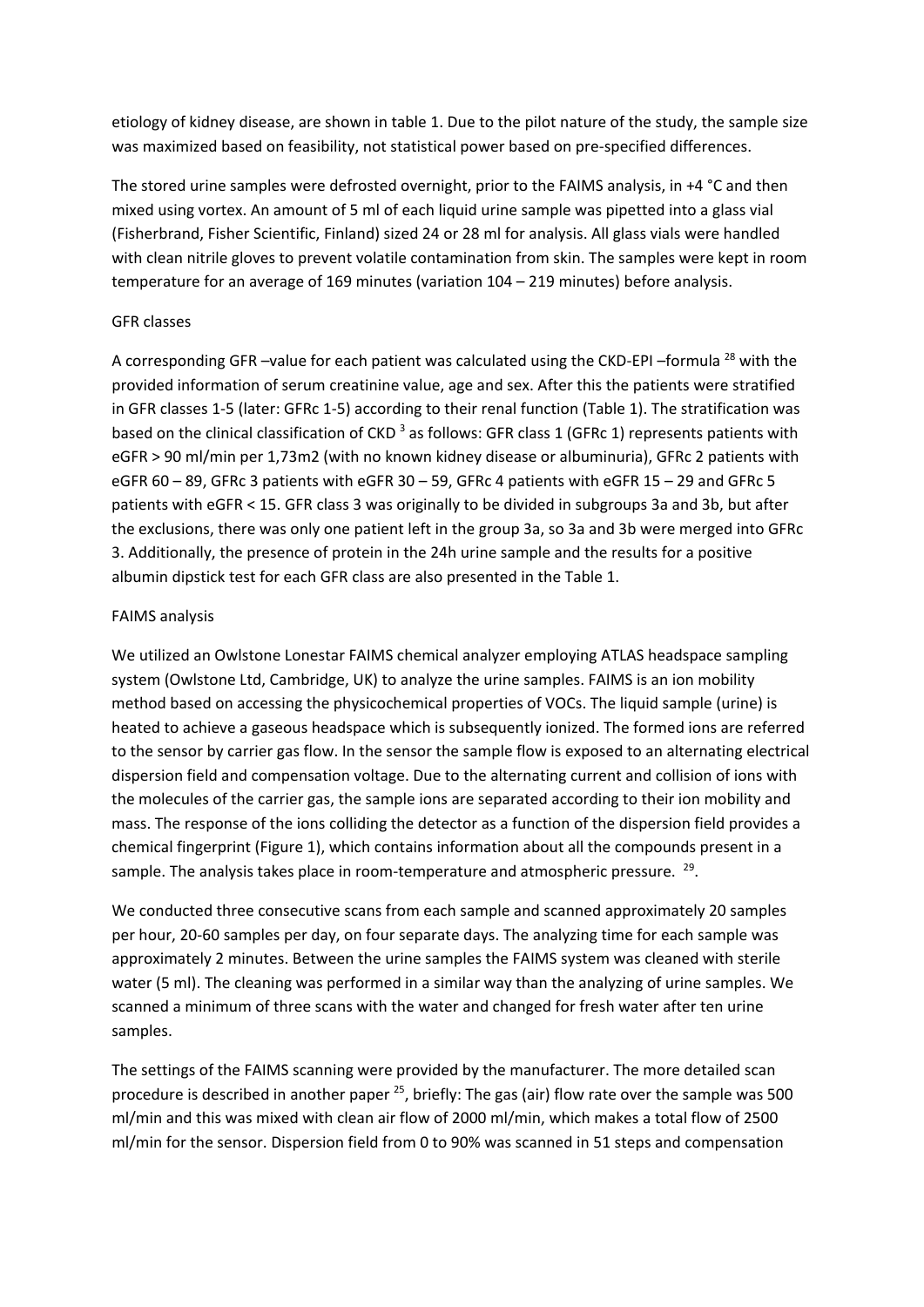voltage from −6 to +6 V was scanned in 512 steps. The scans were saved on Lonestar hard drive and a transportable USB drive for statistical analysis.

# Statistical analysis

During measurement, for each matrix, we used variations consisting of 512 different compensation voltages and 51 different alternating current values and observed the amount of current (ions) reaching the detector plate. This was done for both positive and negative ions separately. Therefore, the original smell prints consisted of 52,224 measurement points per matrix of a sample. From each urine sample, the third measured matrix data was used for further analysis. We chose the third matrix for the mathematical analyzis in order to maximize the time the sample has to vaporize and generate a stronger signal. After measurements, the original resolution of 512 x 51 measuring points was condensed by averaging to 64 x 25, to significantly speed up the analysis time. Both, the negative and the positive responses were used and the L2 norm of each combined response was scaled to one. The analysis was conducted with Matlab R2020a (Mathworks). We used linear discriminant analysis (LDA) to create classification parameters. To avoid over-fitting, the results were cross validated using leave-one-out cross validation (LOOCV) 30.

The ability of the FAIMS electronic nose to detect and classify chronic renal disease was tested by comparing the groups of patients with a different CKD-EPI classification. The patients in the groups GFRc 4-5, and the patients in the GFRc 5 were compared to GFRc 1 (Table 2). Other combinations of testing were also performed, including comparingGFRc 4-5 to GFRc 1-2, and comparing GFRc 4-5 to GFRc 1-3. Furthermore, we compared GFRc 2-5 to GFRc 1. Stratification of the whole cohort in five classes was also attempted.

Same classifications were calculated for patients by utilizing 0.45g or more of protein per day in 24 hour urine as the threshold for positive finding, and positive finding for albumin in dipstick urine test.

We tested the groups for the main variables possibly affecting both the urine VOC status and CKD, including diabetes (DM), arterial hypertension (HA), smoking and gender. A Pearson's chi square test was performed for the statistical dependency of the variables. In the original data, hypertension was diagnosed when a study subject had received medical treatment for hypertension or had a systolic blood pressure ≥ 160 mmHg or diastolic blood pressure ≥ 95 mmHg at the time of the examination (the urine sample collection). Respectively, diabetes was diagnosed when a previous or current 12 –hour fasting blood glucose level was 6.7 mmol/l or greater.

# **Results**

The analysis was performed for 95 patients. The patient demographics and GFR estimates are presented in Table 1. Concerning the main variables, the GFR classes differed statistically significantly from each other in the incidence of diabetes ( $p = 0.018$ ) and hypertension ( $p = 0.000$ ), while no difference was found in history of smoking ( $p = 0.360$ ) or gender ( $p = 0.173$ ).

The ability to correctly classify patients was highest in comparison of the extremities: when GFRc 5 was compared to GFRc 1 (outcome of the test being GFRc 5) or even more accurately when GFRc 4-5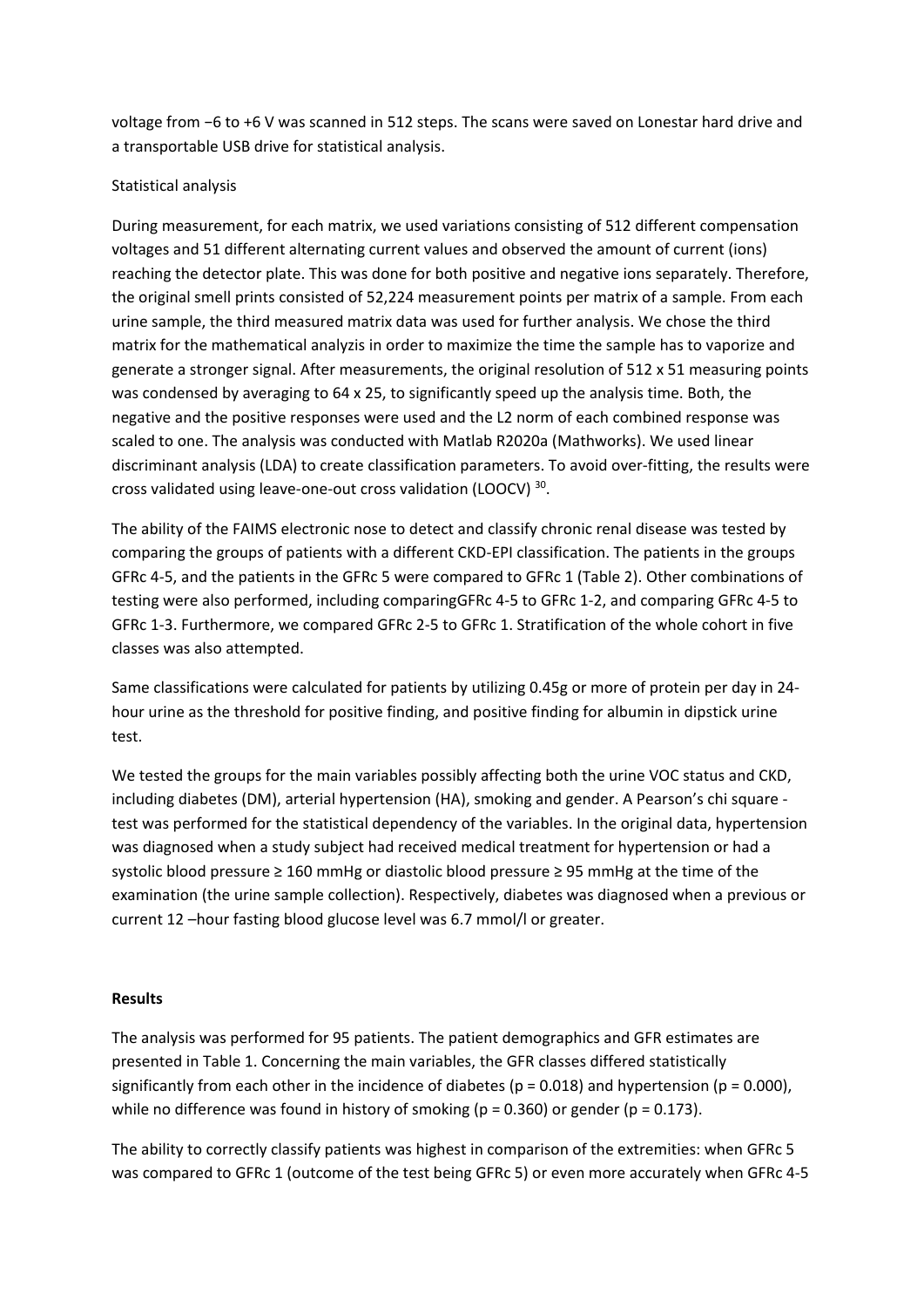was compared to GFRc 1 (outcome being GFRc 4-5), which included more cohort. This resulted in a sensitivity of 97.7 %, a specificity of 33.3 % and an accuracy of 81.4 %. When five-class classification to five GFR classes was attempted, the classification accuracy of 30.5 % only slightly exceeded that of chance alone (28.4 %). The sensitivity, specificity and accuracy of each testing set is demonstrated in Table 2. Due to significant association of diabetes with CKD, the analyses were repeated after exclusion of patients with diabetes. After exclusion of patients with diabetes the results remained essentially the same. For example, with diabetic patients excluded, and distinguishing between GFRc 4-5 and GFRc 1-2, a correct classification rate of 69.6 % was achieved with a sensitivity of 76.7 % and a specificity of 61.5 %.

The sensitivity of 24-hour urine protein was 95.0 %, with specificity of 86.7 % and accuracy of 91.4 % for GFRc 5 vs GFRc 1. The results for dipstick urine albumin were 65.0 %, 100.0 % and 80.0 % accordingly. The sensitivity, specificity and accuracy of each testing set is demonstrated in Table 2.

Through all samples, Pearson correlation coefficients between signal intensity and kidney function were also calculated for the spectra. With this information, the linear dependence of each point in the spectra with kidney function could then be measured. In the positive channel, therefore, the higher the linear correlation of a given point, the more likely it is to gain higher values of signal intensity as GFR of the sample impairs. In the negative channel, as signal intensity is measured to negative direction, the method is interpreted in the reverse manner. In both channels, the extreme measured correlations were approximately ± 0.4, which show moderate linear correlation between the particular regions of spectra and kidney function. (Figure 2)

#### **Discussion**

Applying an electronic nose with FAIMS –technology we were able to distinguish patients with an impaired kidney function from controls. The stratification of all patients in five groups depending on the eGFR value could not be done reliably. The result is not surprising considering the nature of the disease: renal function impairment is a continuum characterized by a long asymptomatic phase and therefore a clear-cut classification is always artificial. Nonetheless, this study shows that chronic renal disease has a significant impact on urine VOC composition. This is the first study conducted from CKD point of view using urine samples and an electronic nose technology and underlines the importance of addressing renal function when analyzing urine gaseous headspace.

To our knowledge, the only study with urine VOCs related to CKD was focusing on pediatric hematuria <sup>24</sup>. The results of that study cannot be applied to adults, who rarely present with hematuria as the key symptom of CKD, since vast majority of adult CKD is caused by diabetes and hypertension. The study population size was limited, and no cross validation was used. Because of these limitations, the reference to this study should be considered anecdotal.

A limited number of studies focusing on the VOCs of chronic renal disease patients have been carried out using different methods and sample media compared to ours but resulting in similar outcomes. Voss et al. <sup>31</sup> were able to differentiate all healthy subjects from those with a renal failure using an electronic nose with conducting metal oxide -sensors attached to a patient's leg. Alike us, they were able to differentiate between the extremities, and had a correct classification of 95.2 % of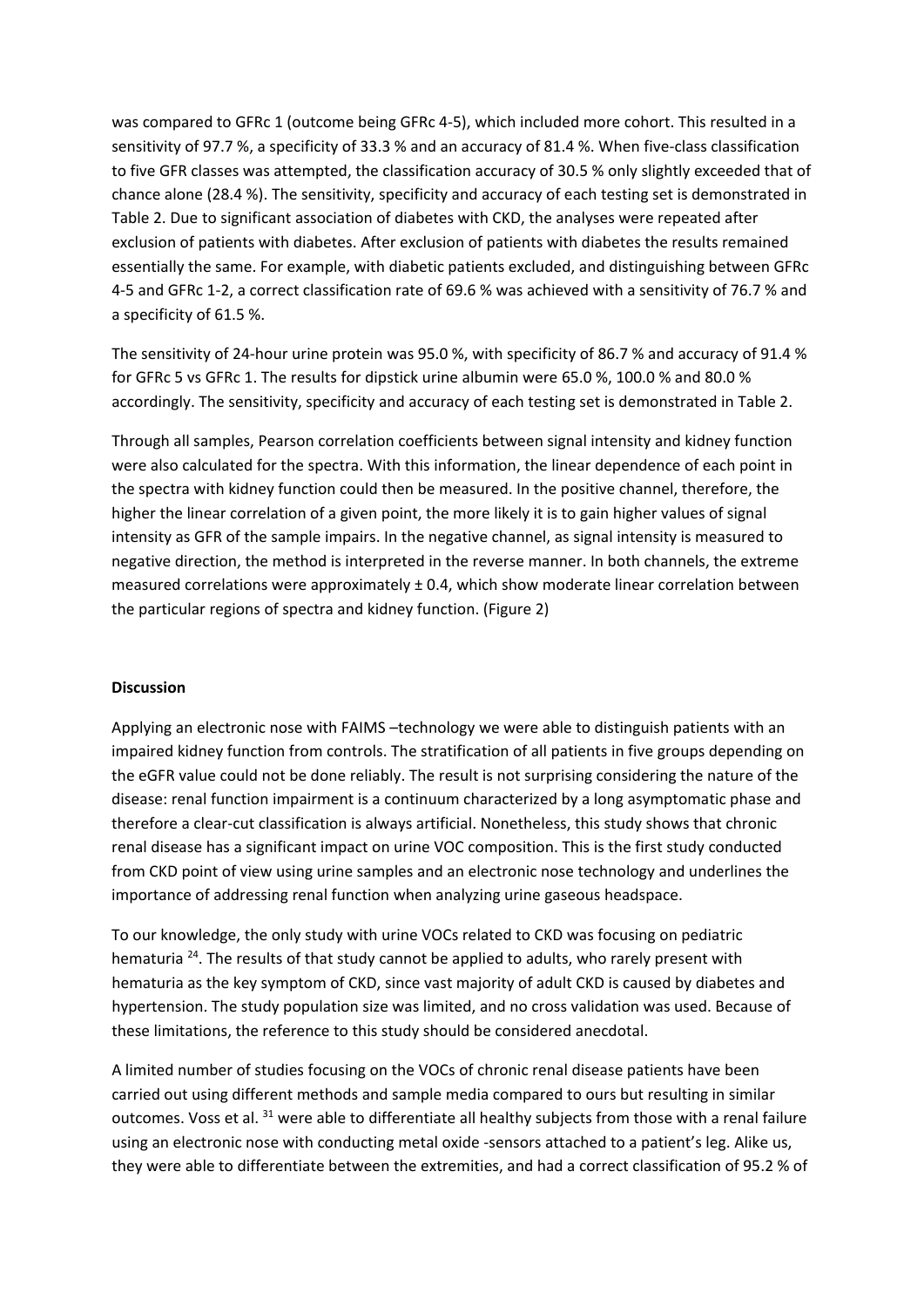patients with end-stage renal dysfunction and less severe chronic renal failure. Lin et al. 32 applied an electronic nose constructed of six piezoelectric quartz crystal arrays to mimic the olfactory receptor protein to detect uremia and CKD in breath samples. They were able to differentiate these with a high accuracy of 86.78 %. In addition, the differentiation of the healthy and sick patients was done 100 % correctly. Also, in an animal model, Haick et al. <sup>33</sup> were able to identify rats with bilateral nephrectomy from the healthy individuals by 27 VOCs appearing in the breath of these rats. None of the mentioned studies, however, used urine as the biological source of VOCs.

Interestingly, the areas of the spectrum that correlate with kidney function in the FAIMS spectrum are very distinct, as demonstrated in Figure 2, although the correlation of the features is modest. The structure of the FAIMS spectrum consists of reactant ion peak from water and residual ion peak from molecules that the sensor is unable to discriminate. In analysis of air the molecules of interest are typically between these two peaks  $34$ . Since our analysis was explorative in nature, no standards were used to attempt explicit identification of molecules. The features highlighted by Pearson correlation in figure 2 seem to correspond the peaks of water (right image, strong yellow on the left) and ammonium (right image, blue on the extreme left). The positive correlation of CKD and water content is supported by impaired ability to concentrate urine  $35$  and decreasing urine concentrations of ammonium are connected to the development of metabolic acidosis and poorer outcomes as kidney failure progresses <sup>36</sup>. We therefore speculate that the ability of FAIMS to discriminate GFR classes is mostly explained by these two molecules.

Both breath and urine are alluring sources of VOCs, since their collection is non-invasive. However, breath analysis seems to be prone to confounding factors and is more challenging to obtain in a standardized manner. Age, gender and BMI of the individual as well as smoking habits have been shown to influence breath VOC profiles  $37$ . Furthermore, distinguishing exogenous contaminants from endogenous products can be challenging 13 and for example, hospital room air affects uremic breath patterns notably  $^{14}$ . The patients in the Pagonas et al. study  $^{15}$  had to refrain from eating, drinking or brushing their teeth for two hours prior to the breath analysis.

However, urine sample collection is less prone to environmental contaminants and does not require standardized settings. Urine is not in a gaseous form until it is heated up inside the headspace sampler and thus will not be as susceptible for contamination. Furthermore, giving a urine sample seems to be preferable to a blood sample and patients feel it is easier to give at home  $38$ . The compliance of the patient for a biological sample might be better when using urine instead of blood.

Our study involved a relatively large patient cohort and good demographic information of the patients which was collected with a structured interview and tests by the time the patients were recruited. The recruited CKD population contains a relatively wide range of etiologies. The urine analysis with FAIMS was done in a blinded manner and in a random order, which significantly reduces the risk of bias. The CKD status of the patients and healthy controls remained unknown until the analysis was completed. We used cross validation (LOOCV) for our mathematical analysis to minimize bias from over-fitting.

Even though urine is a stable medium for VOC analysis, the analytic window of the time for analysis after the initial collection might be limited. The results of Esfahani et al. <sup>39</sup> study indicate that the VOC concentration in urine samples decreases over time. The storage time of our samples was long, which may decrease their VOC output and thus the difference is likely to be under-estimated rather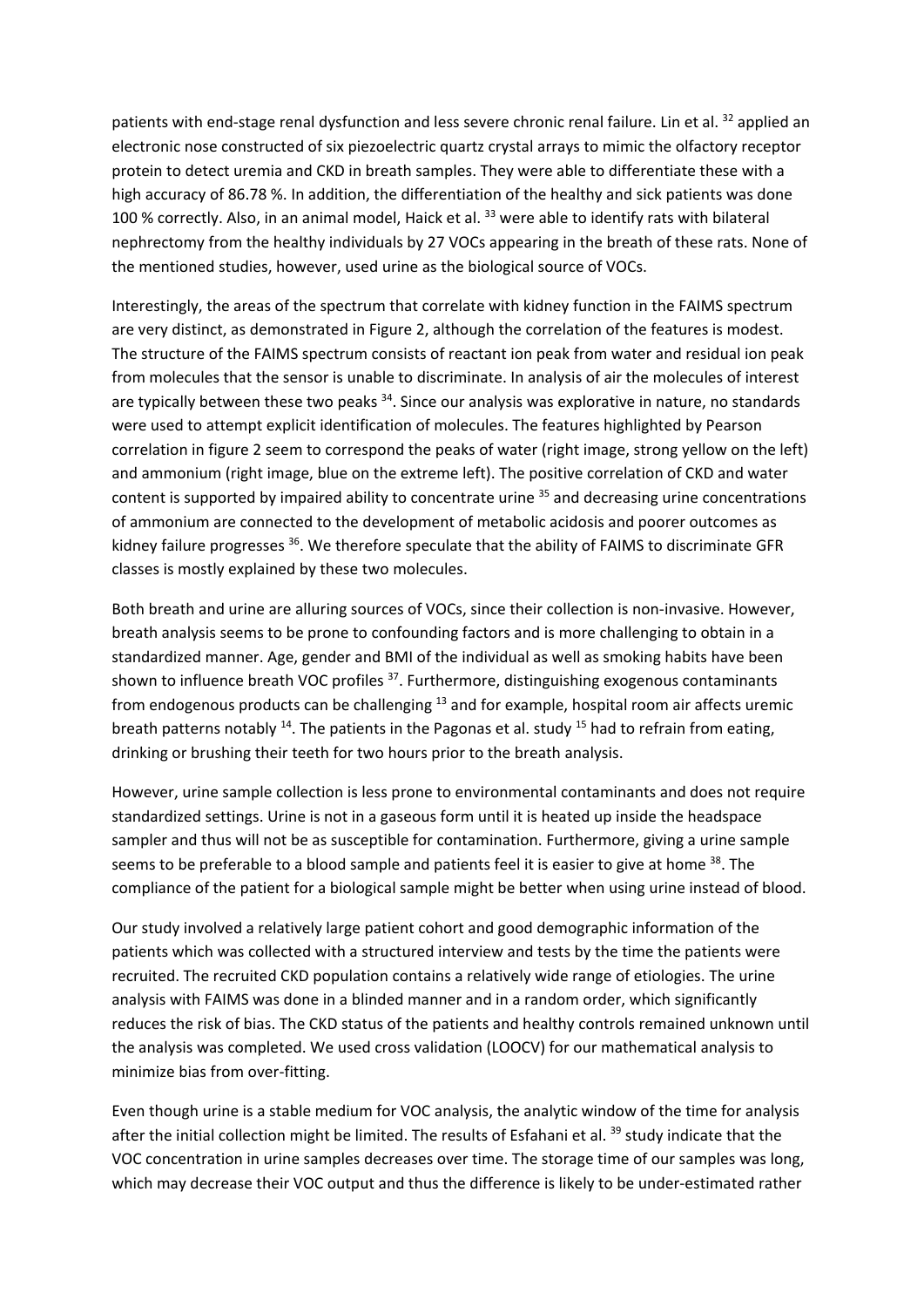than over-estimated. However, all the analyzed urine samples had been stored for nearly the same time, so that the variation between them was minor. Our study could be affected by the imperfect gold standard bias, aka copper standard bias, to some degree  $41$ . The "correct" classification of our index test (the Lonestar analysis) was based on a calculated GFR value with the use of measured serum creatinine, which itself has potential biases. Thus, our gold standard was imperfect. However, in that case, both sensitivity and specificity of our index test would be lowered, since it is independent of the gold standard test. We also compared the performance of FAIMS to the performance of dipstick albumin test and 24-hour urine albumin collection. Obviously, the performance of 24-hour urine albumin collection is superior to both dipstick and FAIMS analysis. The accuracy of FAIMS is roughly par with dipstick albumin but in contrast to low sensitivity of dipstick albumin, FAIMS is more sensitive but has poorer specificity.

The patients in different GFR classes differed from each other with the incidence of hypertension and diabetes, which is logical, since they are diseases that cause kidney dysfunction. Since diabetes results in significant metabolic alterations reflected in urine other than just presence of glucose and proteins alone 42,43, we performed additional analyses to exclude the possibility that the classification of CKD is rather due to diabetes-related factors and confirmed that the results are not related with diabetes. Additional limitation of our study is the lack of data on hematuria. Also, our study is limited to adult population.

Screening of impaired kidney function may allow for prevention of the development of severe renal insufficiency requiring dialysis, especially since chronic kidney disease is asymptomatic for a long time. However, screening is not routinely done. The U.S. Preventive Services Task Force has announced in 2012 that the screening for lowered eGFR or albuminuria of asymptomatic adults without a diagnosed CKD (ruling out the persons with diabetes or hypertension) is not effective considering the costs and harm caused by the screening. <sup>44</sup>. With the present clinical methods, screening for CKD is cost-effective only in high-risk populations (persons with diabetes)<sup>45</sup> and most guidelines therefore recommend screening only in these groups<sup>8</sup>.

# Conclusions

In conclusion, despite the limitations of our study, we were the first to show that FAIMS electronic nose technology is capable of differentiating the extremes of kidney function from urine samples and that the kidney function is reflected in the urinary VOC profile.This is likely explained by changes in ammonium and water content caused by CKD. Our study provides valuable information for other FAIMS studies, since CKD and impaired kidney function can be confounding factors when trying to diagnose other diseases. Since FAIMS analysis is not limited to single analyte, single non-invasive urine test could potentially be used to detect several different stages of illnesses or conditions at the same time.

#### **Future Perspective:**

Electronic noses have been in research use for over two decades and are getting closer to clinical use. They will likely compete with mass spectrometry in applications where affordable qualitative analysis is more convenient than expensive quantitative analysis.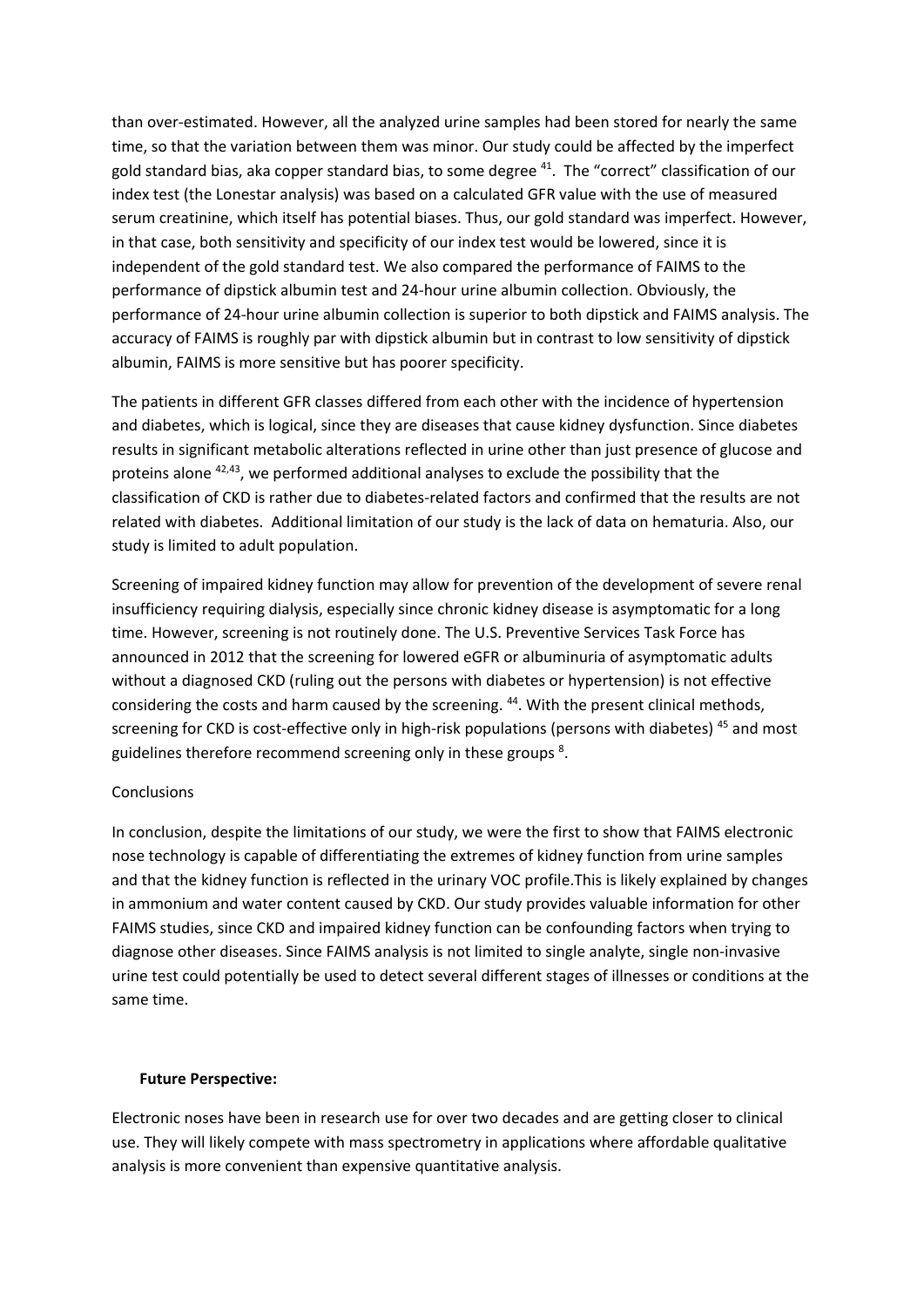The challenge in eNose research has been the wide variation in methodology. We demonstrated the significant effect of kidney function to urinary headspace and predict that in the future, normalization of sensor response to kidney function will be expected from all eNose studies that use urine as sample medium.

Topic of future studies: To establish, with a larger cohort, if different kidney diseases have specific VOC profiles and if the true differentiation of CKD could be done by utilizing an electronic nose.

# **Summary Points:**

- Impairment of kidney function can be detected from the urine headspace utilizing FAIMS technology.
- We analyzed the urine of 95 patients with varying kidney function using Owlstone Lonestar FAIMS sensor.
- The discrimination of kidney function from urine headspace has not been previously attempted.
- Spectrums were analyzed in order to discriminate different kindey function groups and to see features that correlate with kidney function.
- Discrimination rate improved as the difference between the kidney function of the groups increased.
- Changes in ammonia and water content are speculated to be the reason for different smellprints.
- Kidney function has not been considered in most eNose studies and may be a significant confounder.

# **References:**

Papers of special note have been highlighted: • of interest1. Hill NR, Fatoba ST, Oke JL *et al*. Global prevalence of chronic kidney disease - A systematic review and meta-analysis. *PLoS ONE [Electronic Resource]* 11(7):e0158765 (2016).

2. Gansevoort RT, Correa-Rotter R, Hemmelgarn BR *et al*. Chronic kidney disease and cardiovascular risk: Epidemiology, mechanisms, and prevention. *Lancet* 382 North American Edition(9889), 339-352 (2013).

3. Levey AS, Coresh J. Chronic kidney disease. *Lancet* 379(9811), 165-180 (2012).

4. Levin A, Stevens PE, Bilous RW *et al.* Kidney disease: Improving global outcomes (KDIGO) CKD work group. KDIGO 2012 clinical practice guideline for the evaluation and management of chronic kidney disease. *Kidney International Supplements* 3(1), 1-150 (2013).

5. Eckardt K, Coresh J, Devuyst O *et al.* Evolving importance of kidney disease: From subspecialty to global health burden. *Lancet* 382(9887), 158-169 (2013).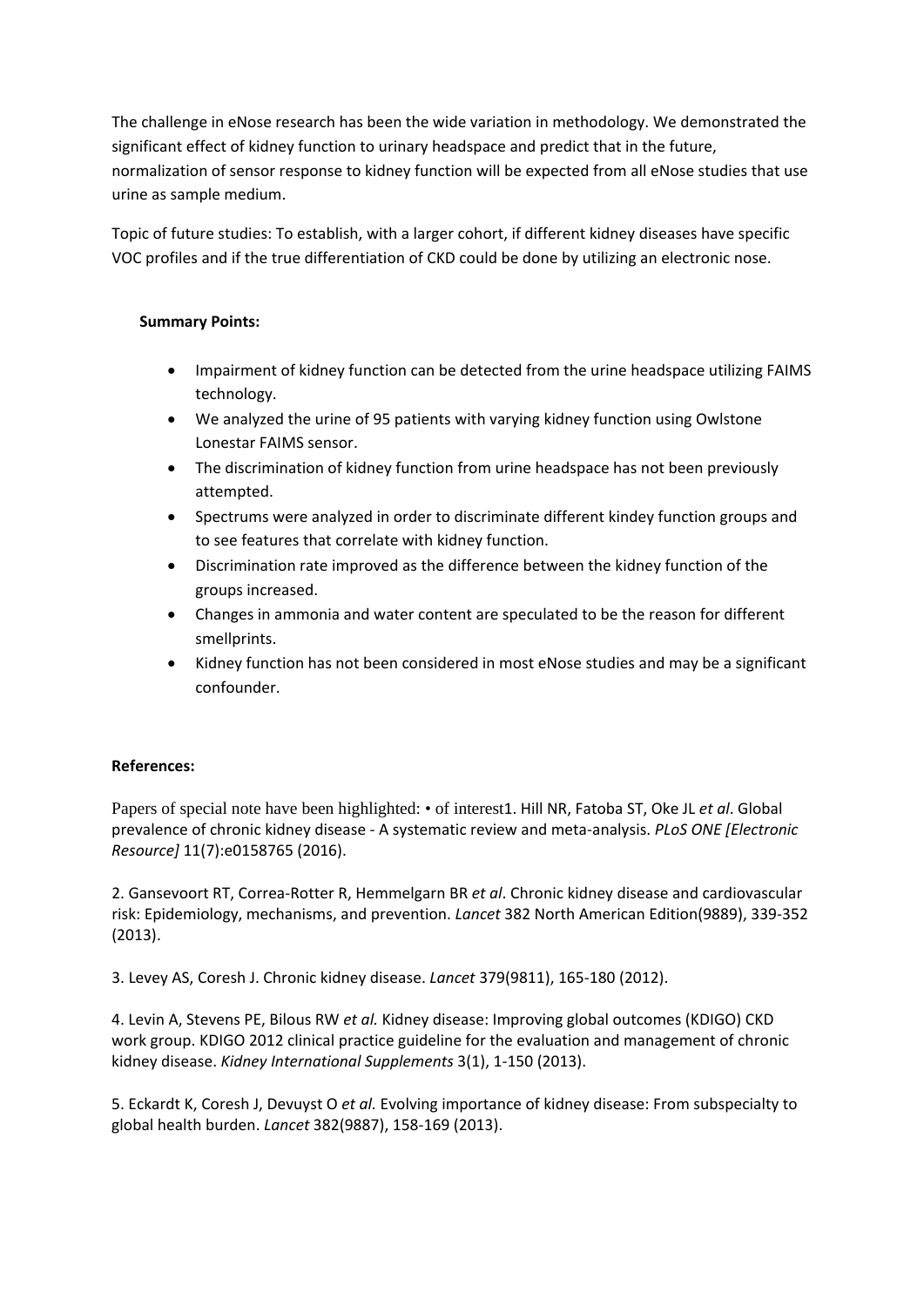6. James MT, Hemmelgarn BR, Tonelli M. Early recognition and prevention of chronic kidney disease. *Lancet* 375(9722), 1296-1309 (2010).

7. Al-Wakeel J. Accuracy and precision of the CKD-EPI and MDRD predictive equations compared with glomerular filtration rate measured by inulin clearance in a saudi population. *Ann Saudi Med* 36(2), 128-134 (2016).

8. Levey AS, Becker C, Inker LA. Glomerular filtration rate and albuminuria for detection and staging of acute and chronic kidney disease in adults: A systematic review. *JAMA* 313(8), 837-846 (2015).

9. Inker LA, Tighiouart H, Coresh J *et al*. GFR estimation using ß-trace protein and ß2-microglobulin in CKD. *Am J Kidney Dis*. 67(1), 40-48 (2016).

10. Edwards TL, Browne CM, Schoon A, Cox, C. & Poling, A. Animal olfactory detection of human diseases: Guidelines and systematic review. *Journal of Veterinary Behavior: Clinical Applications and Research* 20, 59-73 (2017).

11. de Lacy Costello, Amann A, Al-Kateb H *et al.* A review of the volatiles from the healthy human body. *J Breath Res*. 8(1), 014001-014001 (2014).

12. Shirasu M, Touhara K. The scent of disease: Volatile organic compounds of the human body related to disease and disorder. *J Biochem*. 150(3), 257-266 (2011).

13. Buszewski B, Kesy M, Ligor T, Amann A. Human exhaled air analytics: Biomarkers of diseases. *Biomedical Chromatography* 21(6), 553-566 (2007).

14. Mochalski P, King J, Haas M, Unterkofler K, Amann A, Mayer G. Blood and breath profiles of volatile organic compounds in patients with end-stage renal disease. *BMC Nephrol*. 15, 43-43 (2014).

15. Pagonas N, Vautz W, Seifert L *et al.* Volatile organic compounds in uremia. *PLoS One* 7(9), e46258-e46258 (2012).

16. Di Francesco F, Fuoco R, Trivella MG, Ceccarini A. Breath analysis: Trends in techniques and clinical applications. *Microchemical Journal* 79(1), 405-410 (2005).

17. Bijland LR, Bomers MK, Smulders YM. Smelling the diagnosis: A review on the use of scent in diagnosing disease. *Neth J Med*. 71(6), 300-307 (2013).

• A review article, that could be seen as an introduction to the use of smell in diagnosing diseases throughout time.

18. Hackner K, Pleil J. Canine olfaction as an alternative to analytical instruments for disease diagnosis: Understanding 'dog personality' to achieve reproducible results. *J Breath Res*. 11(1), 012001-012001 (2017).

19. Bhandare PB, Pendbhaje NS, Narang AP. Electronic nose: A review. *Research & Reviews: Journal of Engineering and Technology* 2(4) (2013).

• A report of the basics mechanisms of electronic noses.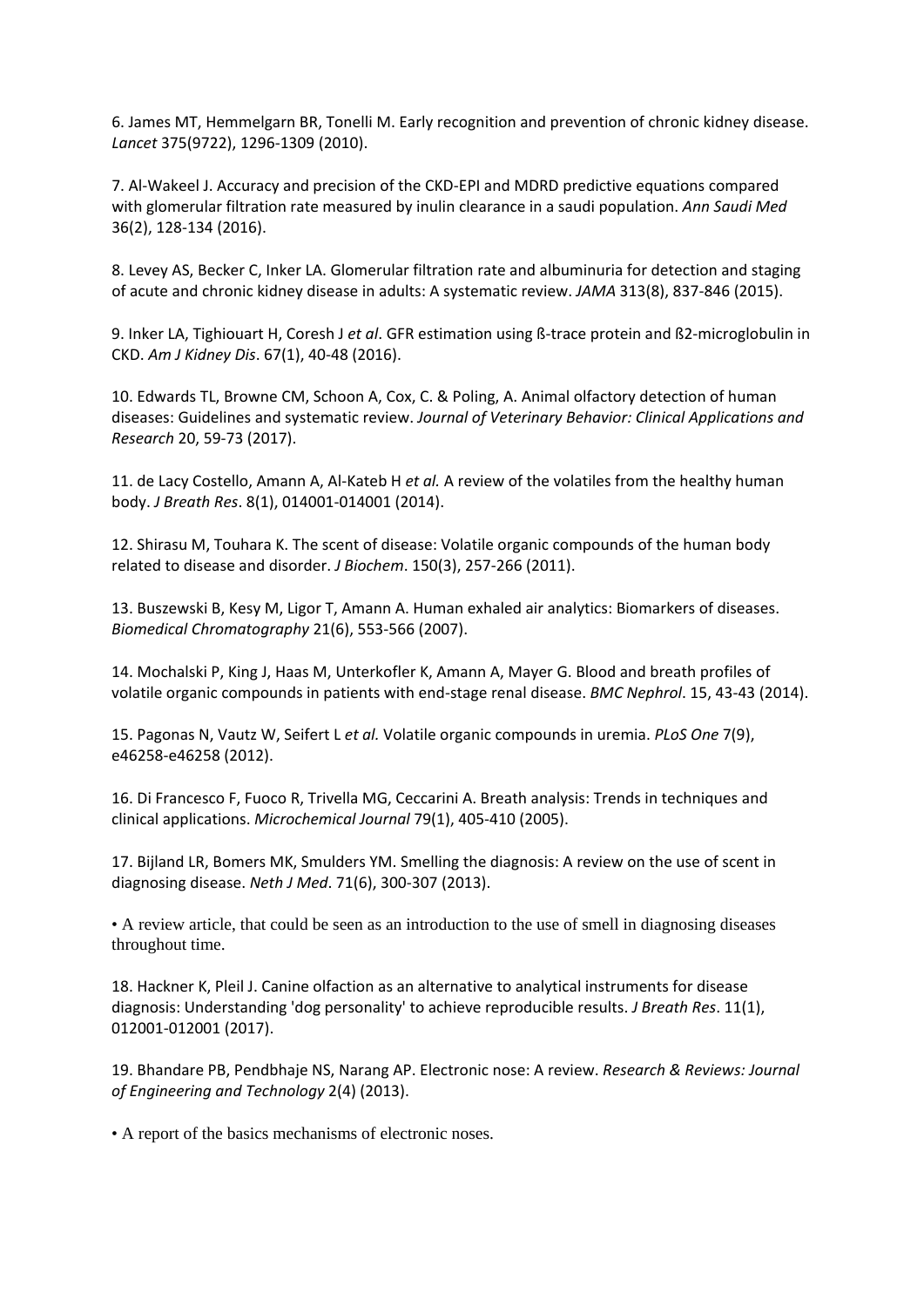20. Wilson AD, Baietto M. Advances in electronic-nose technologies developed for biomedical applications. *Sensors (Basel)* 11(1), 1105-1176 (2011).

21. Röck F, Barsam N, Weimar U. Electronic nose: Current status and future trends. *Chemical Reviews* 108(2), 705-725 (2008).

22. Casalinuovo IA, Di Pierro D, Coletta M, Di Francesco P. Application of electronic noses for disease diagnosis and food spoilage detection. *Sensors* 6(11), 1428-1439 (2006).

23. Capelli L, Taverna G, Bellini A *et al.* Application and uses of electronic noses for clinical diagnosis on urine samples: A review. *Sensors (Basel)* 16(10) (2016).

• A review of other studies with the application of electronic noses and urine

24. Di Natale C, Mantini A, Macagnano A, Antuzzi D, Paolesse R, D'Amico A. Electronic nose analysis of urine samples containing blood. *Physiol Meas*. 20(4), 377-384 (1999).

25. Niemi RJ, Roine AN, Eräviita E, Kumpulainen PS, Mäenpää J,U., Oksala N. FAIMS analysis of urine gaseous headspace is capable of differentiating ovarian cancer. *Gynecol Oncol*. 151(3), 519-524 (2018).

• A study that was conducted with the same FAIMS system and similar methods to this one.

26. Leskinen Y, Lehtimäki T, Loimaala A *et al.* Homocysteine and carotid atherosclerosis in chronic renal failure--the confounding effect of renal function. *Atherosclerosis* 175(2), 315-323 (2004).

27. Leskinen Y, Salenius JP, Lehtimäki T, Huhtala H, Saha H. The prevalence of peripheral arterial disease and medial arterial calcification in patients with chronic renal failure: Requirements for diagnostics. *Am J Kidney Dis*. 40(3), 472-479 (2002).

28. Levey AS, Stevens LA, Schmid CH *et al.* A new equation to estimate glomerular filtration rate. *Ann Intern Med*. 150(9), 604-612 (2009).

29. Covington JA, van dS, Edge ASL, Boyle B, Savage RS, Arasaradnam RP. The application of FAIMS gas analysis in medical diagnostics. *Analyst* 140(20), 6775-6781 (2015).

• An overview of FAIMS in medical diagnostics.

30. Bishop CM. *Pattern recognition and machine learning.* New York: Springer Science+Business Media, LCC (2006).

31. Voss A, Baier V, Reisch R *et al.* Smelling renal dysfunction via electronic nose. *Ann Biomed Eng*. 33(5), 656-660 (2005).

• Another study to indicate that renal dysfunction could indeed be smelled with an electronic nose. Promising results, although with a different kind of eNose and sample media.

32. Lin Y, Guo H, Chang Y, Kao M, Wang H, Hong R. Application of the electronic nose for uremia diagnosis. *Sensors Actuators B: Chem*. 76(1–3), 177-180 (2001).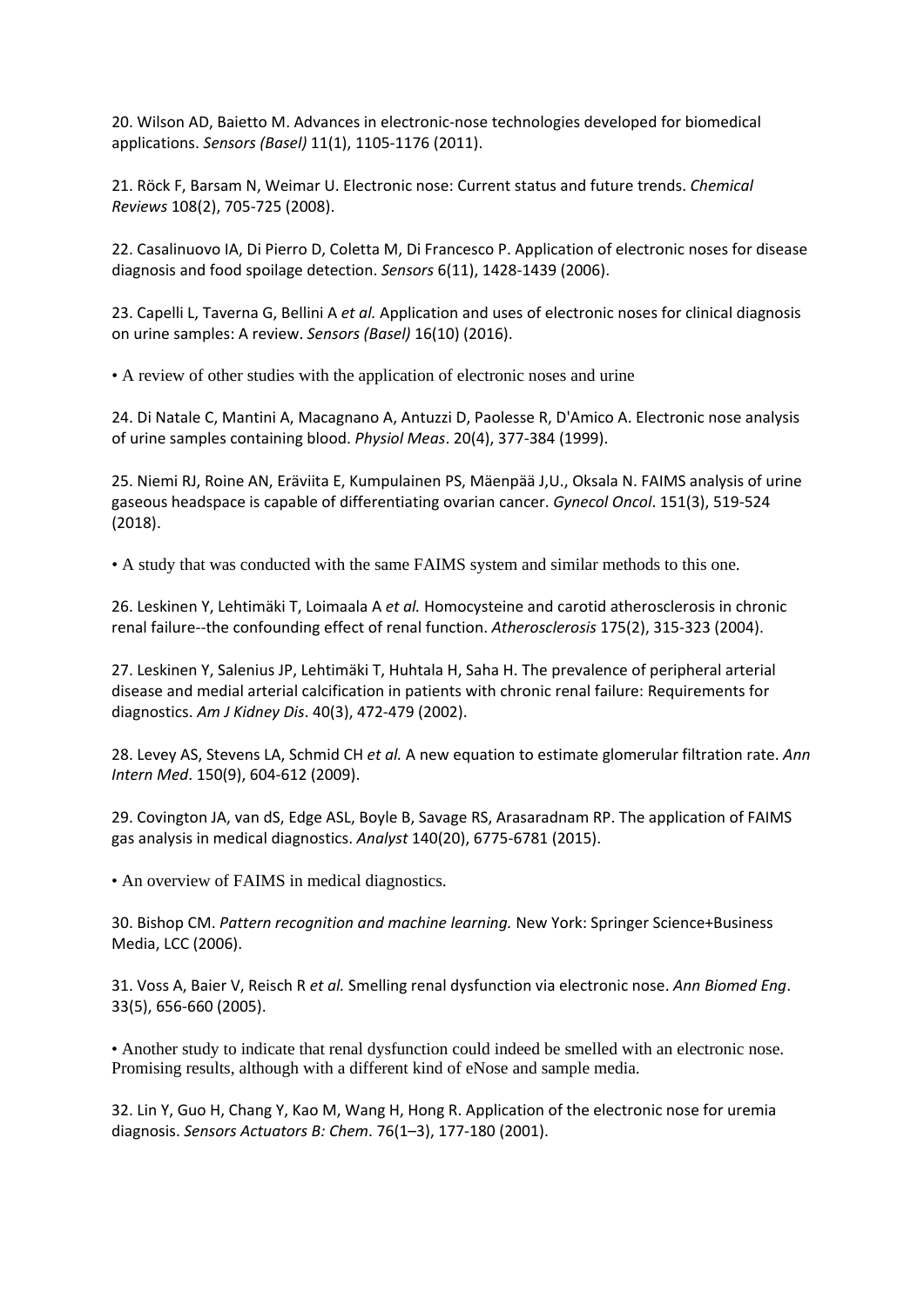33. Haick H, Hakim M, Patrascu M *et al.* Sniffing chronic renal failure in rat model by an array of random networks of single-walled carbon nanotubes. *ACS Nano* 3(5), 1258-1266 (2009).

34. Cumeras R, Figueras E, Davis CE, Baumbach JI, Gràcia I. Review on ion mobility spectrometry. part 2: Hyphenated methods and effects of experimental parameters. *Analyst* 140(5), 1391-1410 (2015).

35. Combs S, Berl T. Dysnatremias in patients with kidney disease. *Am J Kidney Dis*. 63(2), 294-303 (2014).

36. Raphael KL, Carroll DJ, Murray J, Greene T, Beddhu S. Urine ammonium predicts clinical outcomes in hypertensive kidney disease. *J Am Soc Nephrol*. 28(8), 2483-2490 (2017).

37. Blanchet L, Smolinska A, Baranska A *et al.* Factors that influence the volatile organic compound content in human breath. *J Breath Res*. 11(1), 016013-016013 (2017).

38. Dhima M, Salinas TJ, Wermers RA, Weaver AL, Koka S. Preference changes of adult outpatients for giving saliva, urine and blood for clinical testing after actual sample collection. *J Prosthodont Res*. 57(1), 51-56 (2013).

39. Esfahani S, Sagar NM, Kyrou I *et al.* Variation in gas and volatile compound emissions from human urine as it ages, measured by an electronic nose. *Biosensors (Basel)* 6(1) (2016).

40. Turner C. Techniques and issues in breath and clinical sample headspace analysis for disease diagnosis. *Bioanalysis* 8(7), 677-690 (2016).

41. Kohn MA, Carpenter CR, Newman TB. Understanding the direction of bias in studies of diagnostic test accuracy. *Acad Emerg Med*. 20(11), 1194-1206 (2013).

42. Verbeke F, Siwy J, Van Biesen W *et al.* The urinary proteomics classifier chronic kidney disease 273 predicts cardiovascular outcome in patients with chronic kidney disease. *Nephrol.Dial.Transplant.* [Epub ahead of print] (2019).

43. Colombo M, McGurnaghan SJ, Blackbourn LAK *et al.* Comparison of serum and urinary biomarker panels with albumin/creatinine ratio in the prediction of renal function decline in type 1 diabetes. *Diabetologia* (2020).

44. Screening for chronic kidney disease: U.S. preventive services task force recommendation statement. *Ann Intern Med*. 157(8), 50 (2012).

45. Manns B, Hemmelgarn B, Tonelli M *et al.* Population based screening for chronic kidney disease: Cost effectiveness study. *BMJ* 341, 5869 (2010).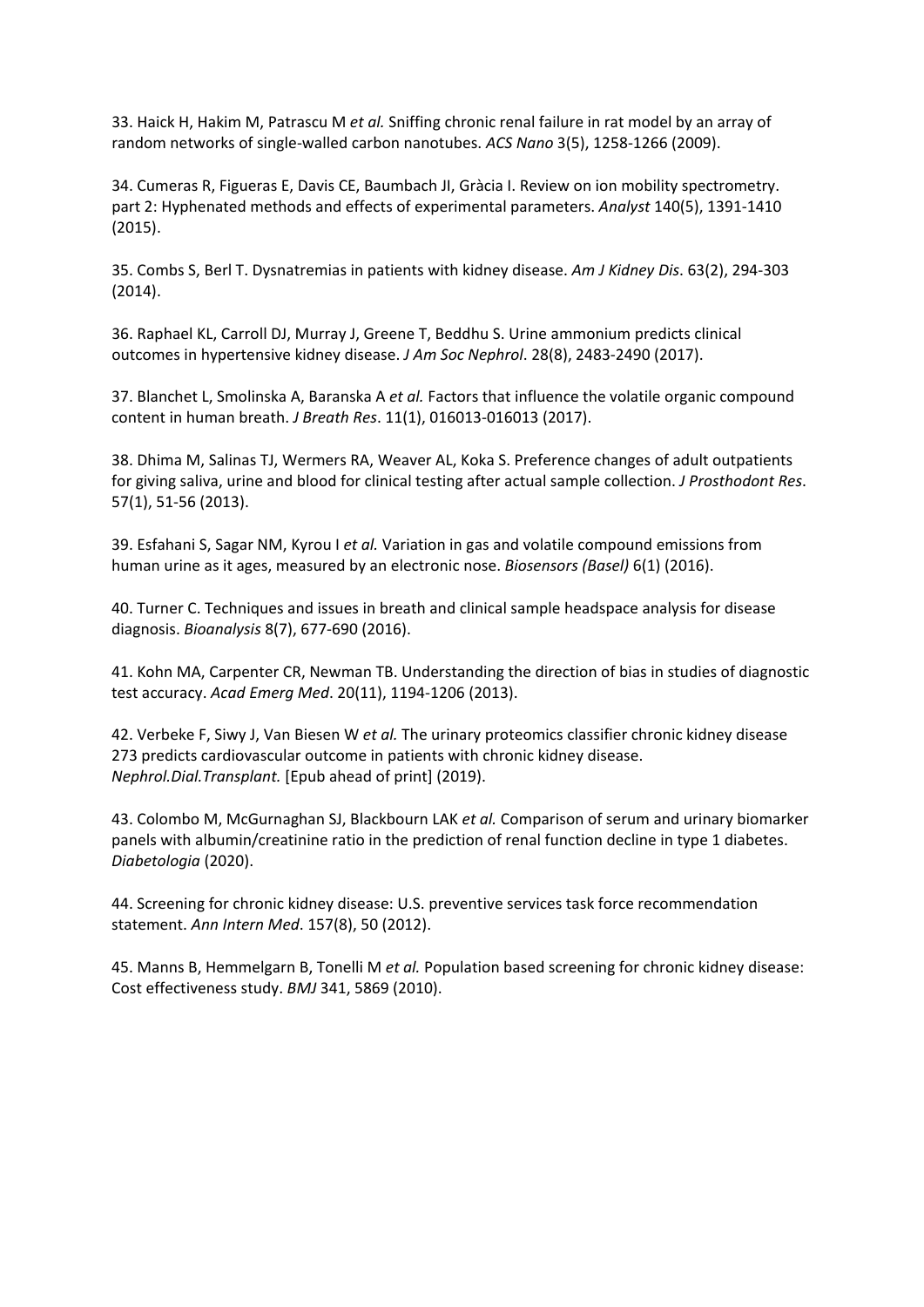

*Figure 1: The FAIMS response of a typical urine sample of GFRc 1. FAIMS generates separate response for positive ions (left) and negative ions (right).* 



*Figure 2: The correlation between the FAIMS response and the GFR class. The positive ion response is on the left and negative ion response is on the right. Yellow areas are more prominent in kidney failure and blue areas are less prominent in kidney failure.*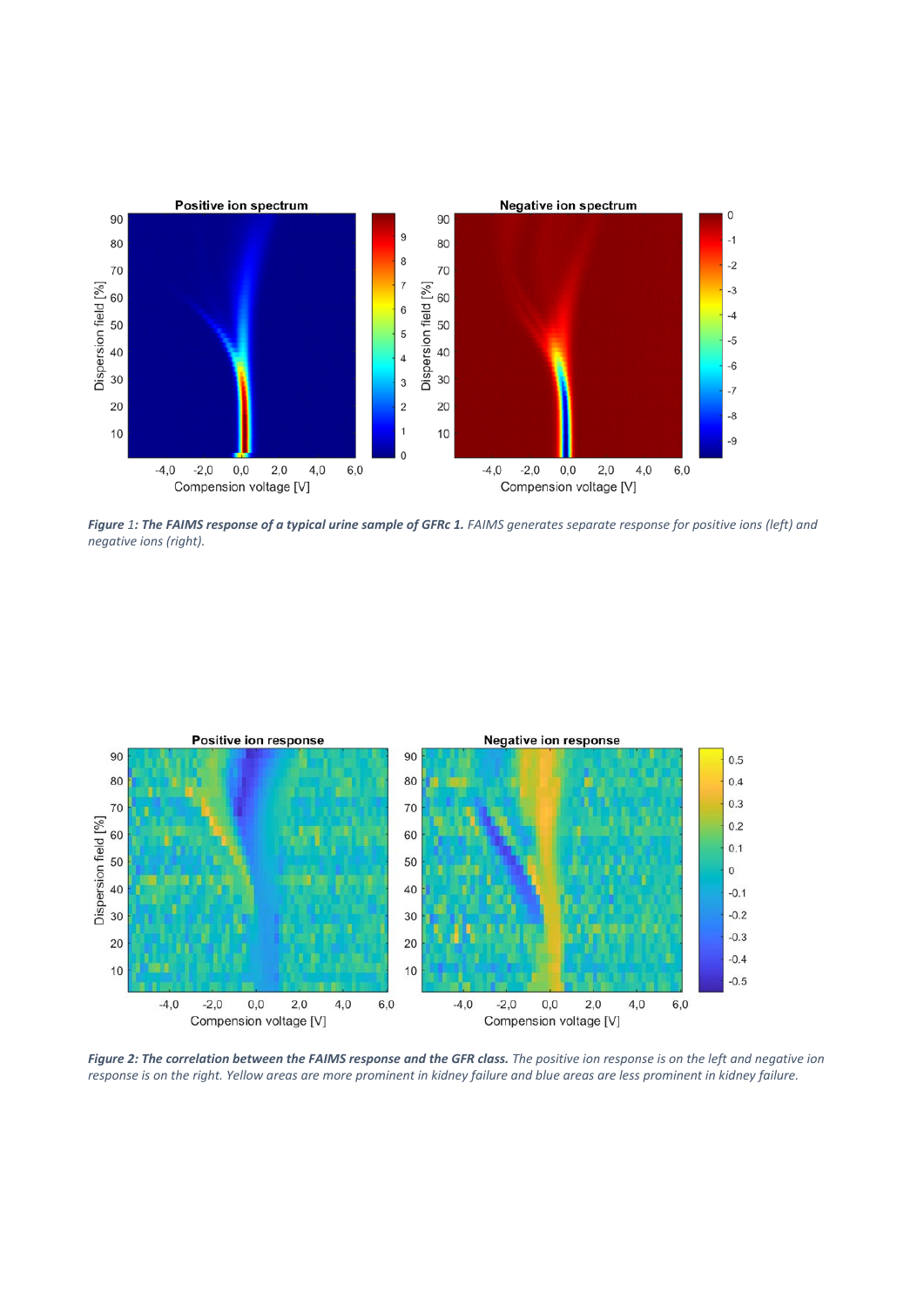|                                                       | GFRc 1                   | GFRc 2                   | GFRc 3                   | GFRc 4    | GFRc 5                   | <b>Total</b> |  |  |  |
|-------------------------------------------------------|--------------------------|--------------------------|--------------------------|-----------|--------------------------|--------------|--|--|--|
| Age, mean                                             | 49.3                     | 56.7                     | 50.2                     | 53.6      | 57.8                     | 54.4         |  |  |  |
| (range)                                               | $(29-69)$                | $(32-69)$                | $(33-66)$                | $(29-68)$ | $(34-69)$                | $(29-69)$    |  |  |  |
| <b>Men</b>                                            | 11 (73 %)                | 16 (59 %)                | 8 (89 %)                 | 16 (67 %) | 9(45%)                   | 60 (63 %)    |  |  |  |
| <b>DM</b>                                             | $0(0\%)$                 | 1(4%                     | 1 (11 %)                 | 7 (29 %)  | 7 (35 %)                 | 16 (17 %)    |  |  |  |
| <b>HA</b>                                             | $0(0\%)$                 | $0(0\%)$                 | 8(89%)                   | 23 (96 %) | 19 (95 %)                | 50 (53 %)    |  |  |  |
| <b>Smoking</b>                                        | 7 (47 %)                 | 4 (15 %)                 | 3(33%)                   | 5(21%)    | 3(15%)                   | 22 (23 %)    |  |  |  |
| <b>Positive urine</b><br>dipstick test<br>for albumin |                          | 1(4%)                    | 6(67%)                   | 14 (58 %) | 13 (65 %)                | 34 (36 %)    |  |  |  |
| ≥ 0,45 g<br>protein in 24h<br>urine sample            |                          | 2(7%)                    | 7(78%)                   | 15 (63 %) | 17 (85 %)                | 41 (43 %)    |  |  |  |
| <b>Etiology of kidney disease:</b>                    |                          |                          |                          |           |                          |              |  |  |  |
| <b>Diabetic</b><br>nephropathy                        | $\overline{a}$           |                          | 1 (11 %)                 | 6(25%)    | 6 (30 %)                 | 13 (14 %)    |  |  |  |
| <b>Chronic</b><br>glomerulo-<br>nephritis             |                          | 1(4%                     | 3(33%)                   | 3(13%)    | 2(10%)                   | 9(10%)       |  |  |  |
| Polycystic<br>kidney<br>disease                       |                          |                          |                          | 1(4%      | 4 (20 %)                 | 5(5%)        |  |  |  |
| <b>Hypertensive</b><br>nephropathy                    |                          |                          | 2(22%)                   | 2(8%)     | 1(5%)                    | 5(5%)        |  |  |  |
| <b>Chronic</b><br>pyelonephritis                      |                          |                          |                          | 2(8%)     | 2(10%)                   | 4(4%         |  |  |  |
| <b>Amyloidosis</b>                                    | $\overline{\phantom{0}}$ | $\overline{\phantom{0}}$ | $\overline{\phantom{a}}$ | 1 (4 %)   | $\overline{\phantom{a}}$ | 1 (1 %)      |  |  |  |
| Other /<br>unknown                                    | $\overline{a}$           |                          | 3(33%)                   | 9(38%)    | 5 (25 %)                 | 17 (18 %)    |  |  |  |
| <b>Total</b>                                          | 15                       | 27                       | 9                        | 24        | 20                       | 95           |  |  |  |

Table 1: The patient demographics in accordance with the GFR class

GFRc = glomerular filtration rate class, DM = diabetes mellitus, HA = hypertension